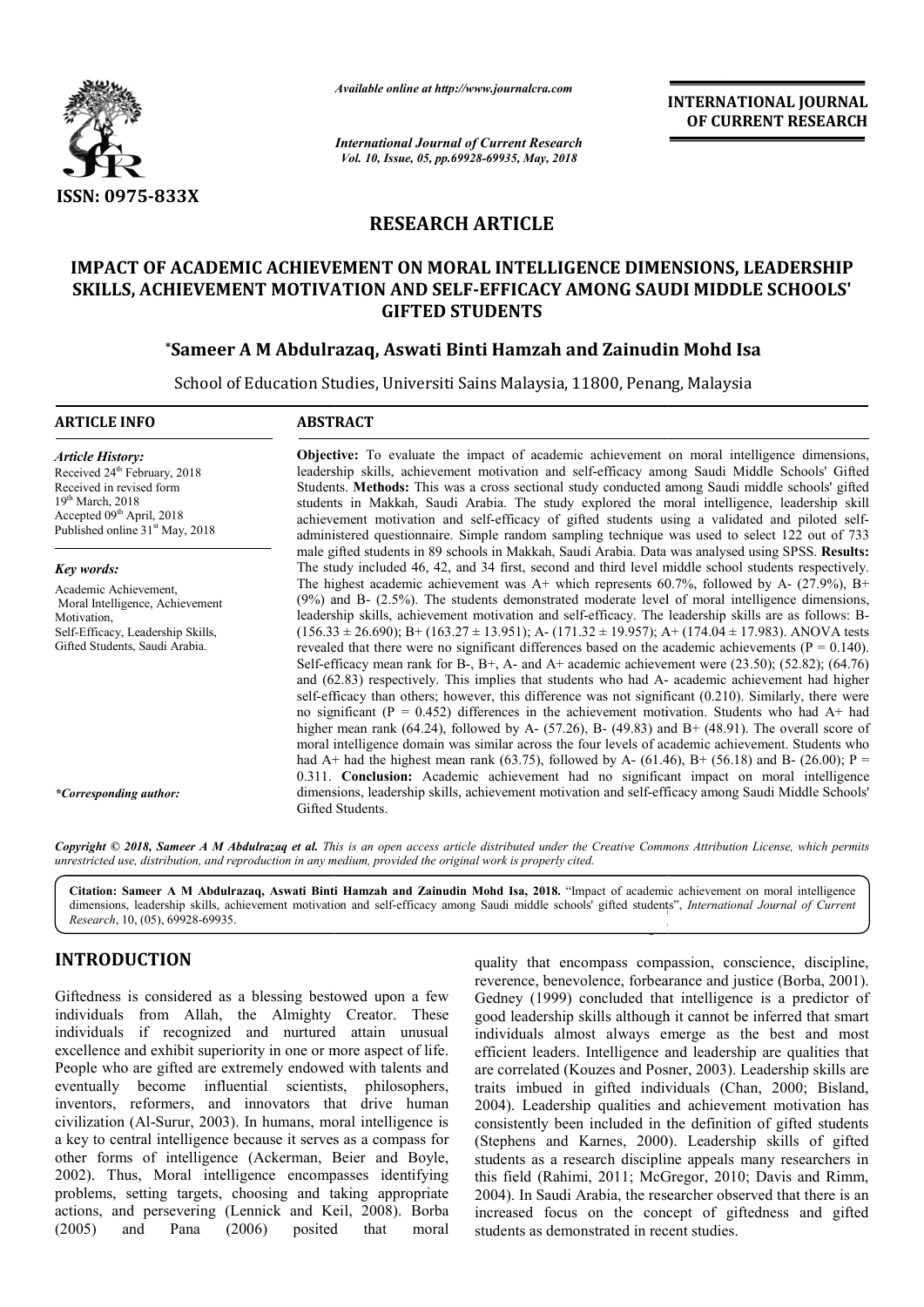In fact, Saudi Arabian researchers have studied the concepts of giftedness and ways of recognizing gifted students at schools and universities. In addition, educational policies have provided support towards designing special curriculum and programs (Al-Bawardi, 1988). Teachers and parents of gifted students participate in developing moral, psychological, social and spiritual aspects of the student's life. The students are taught learning, leadership skills, achievement motivation and other abilities (Jarwan, 2011). However, Saudi middle schools' gifted students are confronted with several challenges that affect their achievement motivation, hinder their ability to develop leadership skills and the overall outcome of learning. Rahimi (2011), McGregor (2010), and Clarken (2009) posited that there is a significant correlation between moral intelligence and leadership skill and successful leaders are certainly presented with moral choices. Beheshtifar (2011) also concluded that moral intelligence contributes to the development of leadership skills. Najafian (2011) indicates that increase in moral intelligence results in a corresponding increase in achievement motivation among gifted students. Actually, students have impact on creating students' high moral intelligence and desirable achievement motivation. Virtues of moral intelligence are missing in Saudi Arabian gifted education program. These virtues include empathy, conscience, self-control, respect, kindness, tolerance and fairness need to be inculcated in the mind of gifted students. There is need also for gifted students to assess and prioritize needs of each dimension of moral intelligence and to practice leadership (Borba, 2001). Therefore, these virtues are important in forming moral intelligence especially when related to leadership skill for gifted students. This is because gifted students need to be taught the ability to regulate their thoughts and actions to be good leaders expected to be successful in giving counsel and making decisions, and promotes moral intelligence among Saudi community (Lennick and Kiel, 2008). The dimensions of moral intelligence are important parts of Islamic virtues. Building positive relationship between human in real life is an important values. This lead human being to good behaviour distinguishing what is right from what is wrong and avoid bad things and do the desirable deeds (Nasr, 2002). In addition, it urges individuals to bear responsibility by treating all of creation with honor and dignity. Therefore, this subject should be studied in Islamic context so that possible findings can be applied in the Saudi context (Ibn-Humaid, 2012). To evaluate the impact of academic achievement on moral intelligence dimensions, leadership skills, achievement motivation, and self-efficacy among Saudi Middle Schools' Gifted Students.

# **METHODS**

**Research Design:** This study included Saudi middle schools' gifted students in Makkah, Saudi Arabia. The study determined the difference in moral intelligence, self-efficacy, leadership skills and achievement motivation among Saudi middle school gifted students using a self-administered questionnaire.

**Research Population:** Information obtained from the Makkahs' Centre for Male Gifted Students showed that there are 733 male gifted students in 89 schools in Makkah, Saudi Arabia (MCMG, 2016). The age of these students ranged between 13 and 15 years. Sample size was determined using the Stoker formula. Based on this formula, a total of 122 male gifted students was required for the study (Stoker 1984).

Simple random sampling technique was used to select study sample. This involves making a list of all Saudi middle schools' gifted students in Makkah and assigning sequential number to each student. A random number generator (RESEARCH RANDOMIZER) was used to select the sample.

**Research instruments:** The study instruments were adopted from previous studies.

**Moral intelligence scale:** Moral intelligence was evaluated using the scale developed by Al-Naser (2009) which was validated in Arab countries. Al-Naser employed the seven virtues determined by Borba to build these items on the scale. These qualities are empathy, conscience, self-control, respect, kindness, tolerance, and fairness.

**Leadership skills scale:** Leadership skill was measured using the leadership skill scale developed by Benzahi (2015). This scale measured eight different skills which are communication, planning, time-management, empathy, decision-making, conflict-management, self-confidence, and problem-solving.

**Self-efficacy scale:** Self-efficacy was assessed using the selfefficacy scale developed by Al-Rababeh (2013). It consists of 27 items which measure the student`s self-efficacy within the class, the extent to which tasks are performed, and the extent of the student`s readiness.

**Achievement motivation scale:** Achievement motivation is measured using the achievement motivation scale which was developed by Al-Ghamdi (2009). This scale comprised of 80 items that measure ten different dimensions. To ensure validity of the scales, they were delivered to 11 arbitrators who work as educators in different educational colleges in Arab universities and Arabic language teachers. The agreement of 80% was used as a standard upon which the items can be kept as they are or adjusted. The arbitrators were asked to give their suggestions and feedback regarding the items` formation of language; clarity, linguistic appropriateness, the need of amendment, meaning clarity, and the extent to which an item belongs to the dimension and the scale, any other suitable information or amendment. The validated scales were pre-tested among 30 randomly selected students from al-Yamama middle school in Makkah. This school is situated in the study area and has similar attributes with the schools that participated in the main study. These students were eventually excluded from the survey. Although, the Moral intelligence, self-efficacy and Leadership skill scales had been validated and piloted (al-Naser, 2009, Benzahi, 2015 and Al-Ghamdi, 2009, Al-Rababeh, 2013) the pre-test was conducted because of difference in setting and levels. The Cronbach`s alpha for the Moral intelligence, self-efficacy, Leadership skills and achievement motivation scales were 0.861, 0.899, 0.688, and 0.823 respectively.

**Data collection:** Data was collected using a self administered questionnaire. The questionnaires were distributed to the study participants. A 5-point differential scale ("always," "often," "sometimes," "rarely," and "Never") was used to assess items in the moral intelligence, self-efficacy, leadership skills and achievement motivation domains. This scale was transform into scores with 5 and 1 point assigned to "always" and "never" respectively.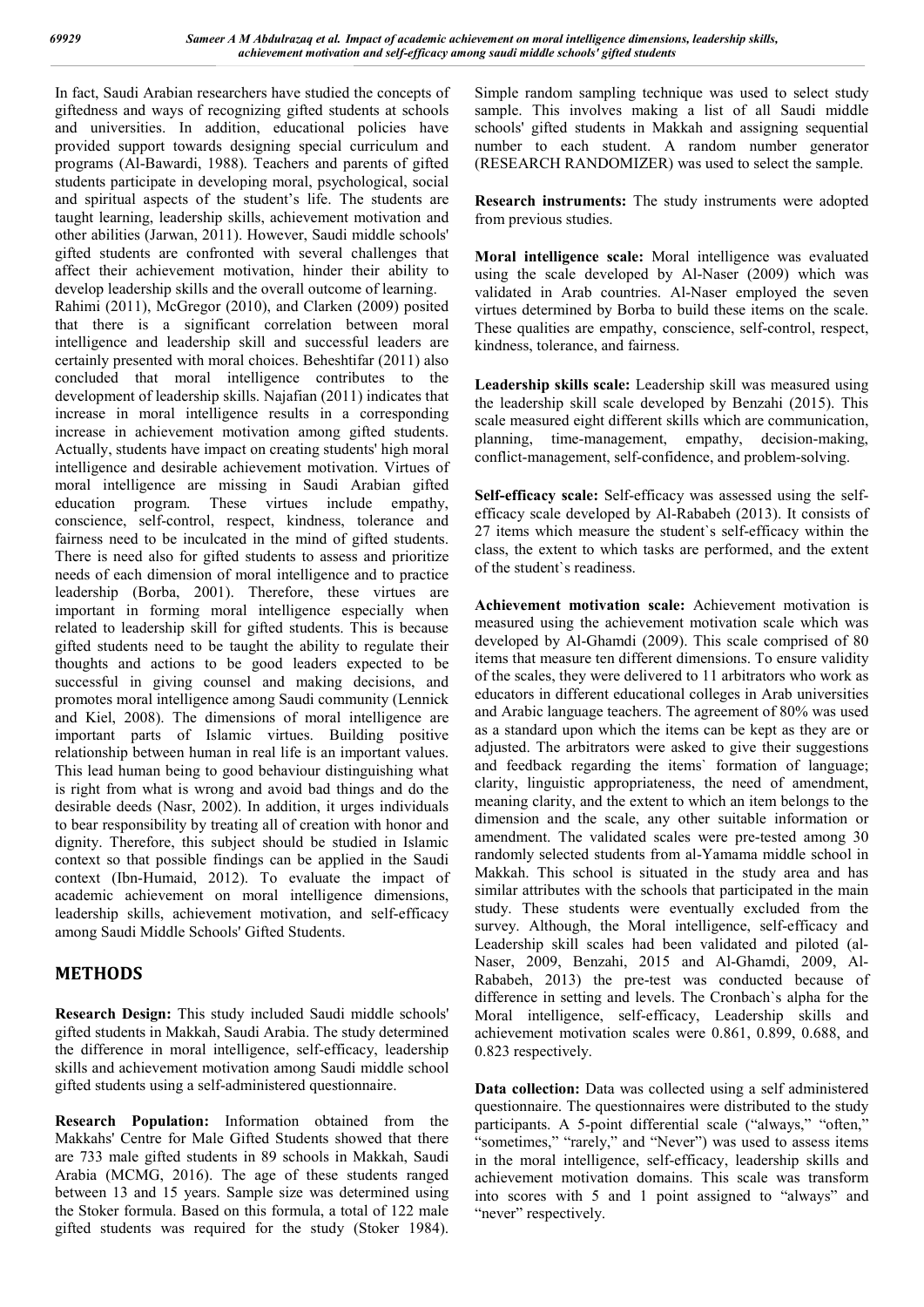The mean scores were categorized as follows: 1.00 – 2.00 (very low),  $2.01 - 3.00$  (low),  $3.01 - 4.00$  (moderate), and  $4.01$ – 5.00 (high); based on Kabilan (2014).

**Data analysis:** Data was analysed using SPSS. Categorical data was represented as frequency and percentages while continuous data was described using mean and standard deviation. Normality of the continuous data was tested using graphical methods (histograms, boxplots, Q-Q-plots), numerical methods (skewness and kurtosis indices), and formal normality tests (Shapiro-Wilk test, Kolmogorov-Smirnov). ANOVA was used to determine the difference between the four levels of academic achievement for parametric variables. Also, MANOVA was employed to find out the differences between three or more groups in different types of variables (parametric and non-parametric). Kruskal Wallis test was used to find out the difference among groups for non-parametric variables.

#### **RESULTS**

**The three levels of middle schools' gifted students:** Saudi Middle Schools' Gifted Students are categorized into three levels: first, second and third represented by 46 (37.7%), 42 (34.4%) and 34 (27.9%) students respectively. Academic Achievement of Gifted Students was grouped into four: B-, B+, A- and A+. The highest academic achievement was A+ which represents 60.7%, followed by A-  $(27.9\%)$ , B+  $(9\%)$  and  $B - (2.5\%)$ .

**Moral intelligence dimensions:** Moral intelligence had 7 dimensions and self-control (4.225  $\pm$  0.463), tolerance (3.899  $\pm$ 0.515) and conscience  $(3.625 \pm 0.453)$  had the highest mean score. Respondents demonstrated moderate level of selfcontrol (4.225  $\pm$  0.463), tolerance (3.899  $\pm$  0.515), conscience  $(3.625 \pm 0.453)$ , respect  $(3.666 \pm 0.535)$  and empathy  $(3.418 \pm 0.453)$ 0.484) while fairness (2.665  $\pm$  0.664) and kindness (2.570  $\pm$ 0.721) had low mean scores. Table 1 summarizes the mean and standard deviation of the study respondents for the items in the moral intelligence scale.

**Table 1: Mean s***cores for Moral Intelligence Dimensions*

| Dimensions   | Mean  | Std. Deviation |
|--------------|-------|----------------|
| Empathy      | 3.418 | 0.484          |
| Conscience   | 3.625 | 0.453          |
| Self-control | 4.225 | 0.463          |
| Respect      | 3.666 | 0.535          |
| Kindness     | 2.570 | 0.721          |
| Tolerance    | 3.899 | 0.515          |
| Fairness     | 2.665 | 0.664          |

**Leadership skills of gifted students:** The leadership skills scale had 46 items and item 33 "*I feel comfort when achieving my work on time*" demonstrated the highest mean score  $(4.66 \pm$ 0.711), followed by item 4 "*I usually enjoy contacting others*"  $(4.53 \pm 0.805)$  and item 29 ("*I show commitment to studying times*;"  $4.31 \pm .834$ ) and item 38 ("*I get happy for the success of one of my classmates*;" 4.31 ± 0.873). Item 16 ("*I don`t feel unable to deal with the others*") had the lowest mean score  $(2.33 \pm 1.102)$ . Table 2 demonstrates the mean and standard deviation for the items on the leadership skills domain.

**Self-Efficacy Levels for Gifted Students:** In the self-efficacy scale, item 22 (*I think I am able to get good marks in tests and*  *scholastic tasks*) had the highest mean score  $(4.60 \pm 0.676)$ , followed by Item 21 "*I pay attention to the teacher when there are difficult topics in a lesson*"  $(4.54 \pm 0.605)$ , and item 14 "*I have the ability to succeed in scholastic tasks that I concentrate on*"  $(4.47 \pm 0.763)$ . The lowest mean scores were observed in item 8 (*I believe levels of tests are beyond my abilities;*  $1.97 \pm 1.128$  and item 6 (*I doubt my scholastic abilities:*  $2.06 \pm 1.187$ . Always and often are the most common frequent students' responses about self-efficacy. Table 3 shows the mean scores and standard deviations for the items in the self-efficacy domains.

**Achievement motivation levels for gifted students:** there were 80 items in the achievement motivation scale. The results indicated that item 1 (*I feel great desire to excel)* had greater mean score (4.79  $\pm$  0.562). This was followed by item 57 ("*I feel satisfied when I do my work fast and well;*" 4.68 ± 0.633) while items 35 ("*I stop doing my work when facing difficulties;*" demonstrated the lowest mean score (1.98 ± 1.036), as shown in Table 4.

**Differences in moral intelligence, leadership skills, selfefficacy and achievement motivation based on academic achievement:** MANOVA analysis was utilized to determine the significance of the differences in moral intelligence dimensions based on the academic achievement of Saudi middle school gifted students. Students with A+ had the higher mean score for conscience, self-control, respect and tolerance; while B<sup>+</sup> had higher score for empathy, kindness and fairness compared to other levels (see table 5). Based on the parameter estimates of the model, significant results were observed for moral intelligence dimensions based on academic achievement level. There was significant impact for the difference between  $B+$  and  $A+$ ,  $A+$  and  $B-$ ,  $B+$  and  $A+$ ,  $A+$  and  $B-$  for empathy, self-control, kindness and tolerance with effect size 5.6%, 5.5%, 5.6% and 4.7% respectively, as shown in Table 6. In the leadership skill domain, the mean score for the different academic achievements are as follows: B-  $(156.33 \pm 26.690)$ ; B+ (163.27  $\pm$  13.951); A- (171.32  $\pm$  19.957); A+ (174.04  $\pm$ 17.983). ANOVA tests revealed that there were no significant differences between the academic achievements ( $P = 0.140$ ). Self-efficacy mean rank for B-, B+, A- and A+ academic achievement were (23.50); (52.82); (64.76) and (62.83) respectively. This implies that students who had A- academic achievement had higher self-efficacy than others; however, this difference was not significant (0.210). Similarly, there were no significant ( $P = 0.452$ ) differences in the achievement motivation. Students who had A+ had higher mean rank (64.24), followed by A- (57.26), B- (49.83) and B+ (48.91). The overall score of moral intelligence domain was similar across the four levels of academic achievement. Students who had A+ had the highest mean rank (63.75), followed by A- $(61.46)$ , B+  $(56.18)$  and B-  $(26.00)$ ; P = 0.311.

#### **DISCUSSION**

This study examines the differences in moral intelligence dimensions, leadership skills, achievement motivation and selfefficacy based on the academic achievement of gifted middle school students in Makkah, Saudi Arabia. The study found that A+ students had higher mean score in conscience, self-control, respect and tolerance; while B+ category had higher mean score for empathy, kindness and fairness compared to other levels of academic achievement. The difference was significant in the kindness domain.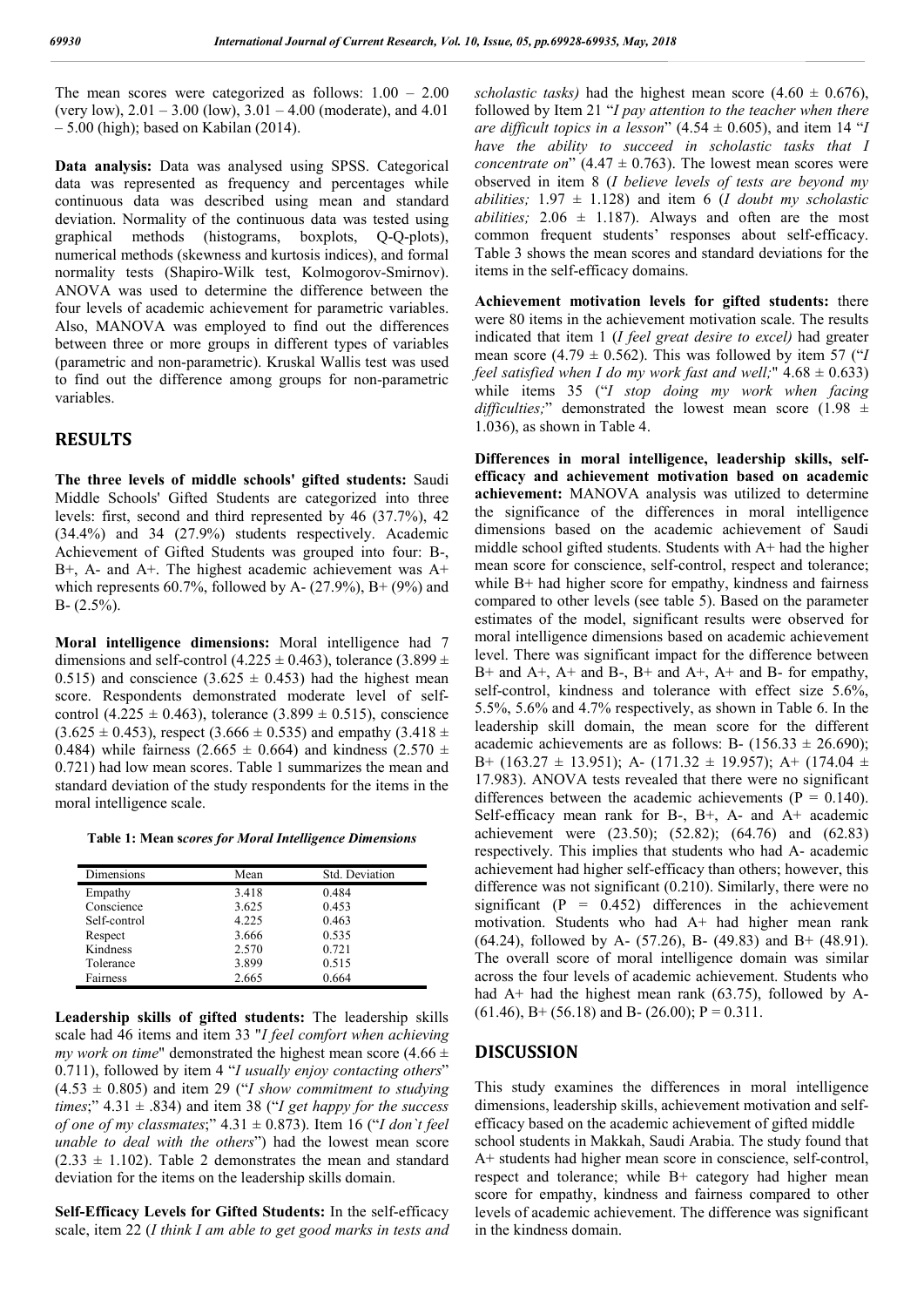| No.                     | <b>Items</b>                                                                      | Mean   | <b>Std. Deviation</b> |
|-------------------------|-----------------------------------------------------------------------------------|--------|-----------------------|
| 1                       | I listen to all of my classmates' reactions carefully                             | 4.03   | .823                  |
| $\overline{c}$          | I write down notes of my teachers                                                 | 3.26   | 1.198                 |
| $\overline{\mathbf{3}}$ | I find no difficulty expressing myself before my colleagues                       | 3.72   | 1.221                 |
| $\overline{4}$          | I usually enjoy contacting others                                                 | 4.53   | .805                  |
| 5                       | My priority is to find a communicative social environment                         | 3.75   | 1.168                 |
| 6                       | I pre-determine my goals                                                          | 3.91   | 1.004                 |
| 7                       | I plan for everything I do                                                        | 3.75   | .950                  |
| 8                       | I plan well to my education future                                                | 4.25   | .967                  |
| 9                       | I don't do anything before thinking in it first                                   | 3.69   | 1.076                 |
| 10                      | I like activities that have precise plans                                         | 3.75   | 1.257                 |
| 11                      | I work hard to improve my plans                                                   | 4.12   | 1.025                 |
| 12                      | I feel loving me by the others                                                    | 3.71   | 1.016                 |
| 13                      | I am satisfied about my body look                                                 | 4.09   | 1.150                 |
| 14                      | I don't let go for others for no reasons                                          | 3.41   | 1.238                 |
| 15                      | I don't feel hesitated in embarrassing situations                                 | 3.16   | 1.222                 |
| 16                      | I don't feel unable to deal with the others                                       | 2.33   | 1.102                 |
| 17                      | I interfere to solve problems between my classmates when they happen              | 3.62   | 1.222                 |
| 18                      | I use my personal abilities to solve some stuck problems                          | 3.95   | .986                  |
| 19                      | I can handle encountering daily problems                                          | 3.89   | .938                  |
| 20                      | I don't find difficulty organizing my thoughts when facing problems               | 2.93   | 1.172                 |
| 21                      | I collect enough information about the encountered problem                        | 3.80   | 1.034                 |
| 22                      | I think in all different alternatives that may lead to a solution of a problem    | 3.95   | .978                  |
| 23                      | I have the ability to choose the right times when making decisions                | 3.91   | .900                  |
| 24                      | I usually do the decisions I make                                                 | 4.05   | .801                  |
| 25                      | When making any decision, I bear responsibility                                   | 4.20   | .915                  |
| 26                      | I don't hesitate to make a decision                                               | 3.56   | 1.114                 |
| 27                      | I think of the consequences when making decisions                                 | 3.87   | .962                  |
| 28                      | I realize the importance of time when doing any work                              | 4.22   | .940                  |
| 29                      | I show commitment to studying times                                               | 4.31   | .834                  |
| 30                      | I usually ask my colleagues not to waste time                                     | 3.25   | 1.289                 |
| 31                      | I forget about other things during school time                                    | 3.49   | 1.144                 |
| 32                      | It is difficult to me to get to the class on time                                 | 2.83   | 1.503                 |
| 33                      | I feel comfort when achieving my work on time                                     | 4.66   | .711                  |
| 34                      | I usually start my day with work of high priority                                 | 3.95   | 1.112                 |
| 35                      | I share the suffering of my colleagues with them                                  | 3.42   | 1.205                 |
| 36                      | I help my colleagues to do their research work                                    | 3.43   | 1.246                 |
| 37                      | I get upset hearing bad news about my colleagues                                  | 3.82   | 1.076                 |
| 38                      | I get happy for the success of one of my classmates                               | 4.31   | .873                  |
| 39                      | I enjoy sharing activities with my colleagues                                     | 4.03   | .995                  |
| 40                      | I flatter my colleagues when they deserve                                         | 4.05   | 1.051                 |
| 41                      | I seek finding solutions for conflicts that happen between my classmates          | 3.65   | 1.149                 |
| 42                      | I search for solutions for my classmates' conflicts even if that is on my account | 3.34   | 1.296                 |
| 43                      | I try to express my thoughts cooperatively                                        | 3.75   | 1.078                 |
| 44                      | I try to decrease the strength of conflicts by neglecting them                    | 3.35   | 1.272                 |
| 45                      | I draw my care to lateral topics instead of facing conflict                       | 3.26   | 1.218                 |
| 46                      | I delay facing conflict for a while until it gets controlled                      | 3.55   | 1.193                 |
|                         | Overall score of leadership skills                                                | 171.88 | 18.635                |

**Table 2. Mean scores and standard deviations for items in the** *Leadership Skills domain*

**Table 3. Respondents mean scores and standard deviations for the items in the self-efficacy domains**

| No. | <b>Items</b>                                                                                                          | Mean   | <b>Std. Deviation</b> |
|-----|-----------------------------------------------------------------------------------------------------------------------|--------|-----------------------|
| 1   | I find difficulties preparing my lessons                                                                              | 2.33   | 1.124                 |
| 2   | I can do the study plans I have already made                                                                          | 4.10   | .847                  |
| 3   | I find a solution to every encountering scholastic problem                                                            | 3.97   | .833                  |
| 4   | When I am encountered by a scholastic topic, I deal with it properly                                                  | 4.13   | .833                  |
| 5   | I have the ability of being patient and responsible facing difficult scholastic topics                                | 3.88   | 1.041                 |
| 6   | I doubt my scholastic abilities                                                                                       | 2.06   | 1.187                 |
| 7   | I cannot pay suitable effort for the scholastic tasks                                                                 | 2.16   | 1.157                 |
| 8   | I believe levels of tests are beyond my abilities                                                                     | 1.97   | 1.128                 |
| 9   | I can control myself during tests                                                                                     | 4.08   | 1.017                 |
| 10  | I face difficulty understanding some important topics during a lesson                                                 | 2.62   | 1.138                 |
| 11  | I can write down the important notes during a lesson                                                                  | 3.71   | 1.182                 |
| 12  | I can explain some scholastic concepts to my colleagues                                                               | 3.93   | 1.010                 |
| 13  | I discuss the opinions of the teacher if I saw them unconvincing                                                      | 3.73   | 1.233                 |
| 14  | I have the ability to succeed in scholastic tasks that I concentrate on                                               | 4.47   | .763                  |
| 15  | I believe I can understand any scholastic topic very well if I wanted that                                            | 4.28   | .973                  |
| 16  | I keep studying even if the scholastic subject was difficult                                                          | 4.39   | .755                  |
| 17  | I understand delivered topics in the class nevertheless how difficult they are                                        | 4.28   | .785                  |
| 18  | I can concentrate for a long period of time of a lesson                                                               | 4.14   | .826                  |
| 19  | I can concentrate for a long period of time of a lesson                                                               | 4.16   | .988                  |
| 20  | I participate in difficult discussions                                                                                | 3.90   | 1.007                 |
| 21  | I pay attention to the teacher when there are difficult topics in a lesson                                            | 4.54   | .605                  |
| 22  | I think I am able to get good marks in tests and scholastic tasks                                                     | 4.60   | .676                  |
| 23  | I don't give up easily when I encounter a scholastic problem                                                          | 4.26   | .916                  |
| 24  | When difficulties encounter me when learning a specific scholastic subject, I try again before asking others for help | 4.06   | .930                  |
| 25  | I trust my abilities in understanding most of scholastic curricula                                                    | 4.44   | .739                  |
| 26  | I think my performance will be good in curricula in spite of their levels of difficulties and their teachers          | 4.18   | .900                  |
| 27  | I ask the teacher to re-explain concepts and topics that I did not understand properly                                | 4.08   | 1.025                 |
|     | Overall score of self-efficacy                                                                                        | 102.43 | 9.58                  |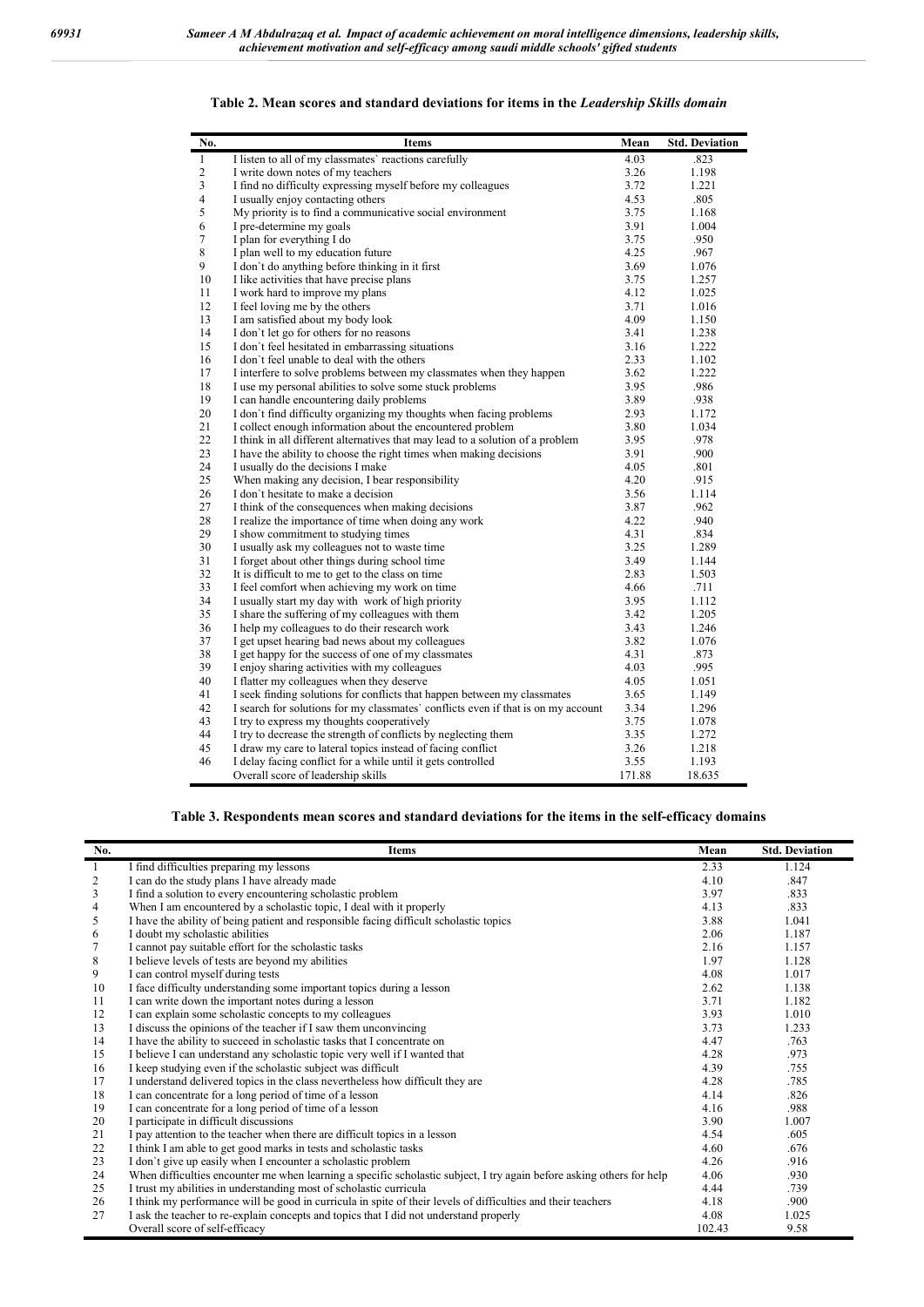| No.              | <b>Items</b>                                                                                                                         | Mean         | <b>Std. Deviation</b> |
|------------------|--------------------------------------------------------------------------------------------------------------------------------------|--------------|-----------------------|
| 1                | I feel great desire to excel                                                                                                         | 4.79         | .562                  |
| $\overline{c}$   | I reject giving up easily                                                                                                            | 4.40         | 1.010                 |
| 3<br>4           | I bear responsibility of my deeds<br>Rewards encourage me to do my best                                                              | 4.34<br>3.92 | .756<br>1.147         |
| 5                | My family gave me enough amount of independency since childhood                                                                      | 3.85         | 1.081                 |
| 6                | Planning for future does not attract my attention                                                                                    | 2.66         | 1.389                 |
| $\boldsymbol{7}$ | I am slow when doing my work                                                                                                         | 2.34         | 1.155                 |
| $\,$ 8 $\,$<br>9 | I tend to do what others do<br>I enjoy being with individuals who have the same abilities of mine                                    | 2.87<br>4.14 | 1.113<br>1.086        |
| 10               | I imagine myself prominent a lot                                                                                                     | 3.31         | 1.293                 |
| 11               | If I start a work I should finish it                                                                                                 | 4.44         | .728                  |
| 12               | I feel responsible towards others                                                                                                    | 3.70         | 1.067                 |
| 13<br>14         | My enthusiasm decreases towards work of no financial value<br>I decide doing the work without others' interference                   | 2.53<br>3.46 | 1.100<br>1.107        |
| 15               | It is better to do a work that is not difficult                                                                                      | 3.29         | 1.175                 |
| 16               | I care for present leaving future to circumstances                                                                                   | 2.89         | 1.228                 |
| 17               | I care about doing work fast nevertheless how good it is done                                                                        | 2.23         | 1.218                 |
| 18               | It is better to change my mind if it does not go well with others' opinions                                                          | 2.98         | 1.223                 |
| 19<br>20         | I seek to excel continuously<br>I fight to get my aim                                                                                | 4.51<br>4.60 | .795<br>.638          |
| 21               | I care for my work result not only the work itself                                                                                   | 4.10         | .885                  |
| 22               | I feel pride for what I do at school and in house                                                                                    | 4.23         | 1.011                 |
| 23               | I feel happy when doing something free of surveillance                                                                               | 3.75         | 1.210                 |
| 24<br>25         | I feel upset when my work is compared to others'<br>It is hard to me to overcome obstacles threaten my work                          | 3.07<br>2.71 | 1.347<br>1.040        |
| 26               | It is not important to set goals                                                                                                     | 2.10         | 1.146                 |
| 27               | Works compile because of my delay                                                                                                    | 2.70         | 1.198                 |
| 28               | It is hard to feel failure                                                                                                           | 3.20         | 1.264                 |
| 29               | I think of the future which prevent me enjoying the present                                                                          | 2.81         | 1.152                 |
| 30<br>31         | I only feel comfort when I finish all my work<br>I care a lot to do the work best                                                    | 4.39<br>4.46 | .877<br>.740          |
| 32               | I admit failure as I admit success                                                                                                   | 3.48         | 1.344                 |
| 33               | I feel less active and enthusiast when doing difficult work                                                                          | 2.66         | 1.148                 |
| 34               | I hate the work when it is full of competition                                                                                       | 2.19         | 1.235                 |
| 35<br>36         | I stop doing my work when facing difficulties<br>I hesitate a lot before I make decisions                                            | 1.98<br>2.95 | 1.036<br>1.075        |
| 37               | Fame is my basic aim of any work I do                                                                                                | 2.23         | 1.119                 |
| 38               | I do what I want to do neglecting others' desires                                                                                    | 2.85         | 1.050                 |
| 39               | Successful persons are the makers of life                                                                                            | 4.18         | 1.021                 |
| 40<br>41         | Setting goals facilitates doing things                                                                                               | 4.28<br>3.57 | .973<br>1.020         |
| 42               | I use all my time in useful things<br>I reject competing others                                                                      | 2.13         | 1.120                 |
| 43               | I feel desperate and frustrated when I face obstacles                                                                                | 2.61         | 1.131                 |
| 44               | If I fail in my work then it is because of the others                                                                                | 2.03         | 1.098                 |
| 45<br>46         | Excellence is for few people<br>I do my work on time with no delay                                                                   | 2.87<br>3.82 | 1.240<br>.945         |
| 47               | I don't change my mind even if it contradicts majority thoughts                                                                      | 3.64         | .988                  |
| 48               | Encouragement from others make me more willing doing my work                                                                         | 4.20         | .950                  |
| 49               | I feel languish when doing my work away from competition                                                                             | 3.29         | 1.072                 |
| 50               | I solve my problems asking no help from others                                                                                       | 3.36         | .963                  |
| 51<br>52         | Retreatment and giving up make me avoid suffering<br>Bearing responsibility annoys me                                                | 2.43<br>2.62 | 1.253<br>1.138        |
| 53               | I do my best to get my work done in spite of the financial reward                                                                    | 3.79         | 1.077                 |
| 54               | I feel I do work imposed by my parents                                                                                               | 3.44         | 1.460                 |
| 55               | There is no work without difficulties                                                                                                | 3.93         | 1.066                 |
| 56<br>57         | Well-planning is the base of success<br>I feel satisfied when I do my work fast and well                                             | 4.44<br>4.68 | .910<br>.633          |
| 58               | I feel I am able to do unique work                                                                                                   | 4.51         | .795                  |
| 59               | Competition enhance my energy to get my aims                                                                                         | 4.17         | 1.034                 |
| 60               | Success and failure are linked to coincidence                                                                                        | 2.02         | 1.117                 |
| 61<br>62         | I have no patience to finish work that takes long time<br>The result of my work is not important to me, what matters is to work only | 2.61<br>2.21 | 1.229<br>1.112        |
| 63               | I do my work the same way with or without encouragement                                                                              | 3.55         | 1.143                 |
| 64               | I believe in the saying "what is not going to kill me, will only strengthen me"                                                      | 3.40         | 1.183                 |
| 65               | Achievement entails setting determined goals                                                                                         | 4.07         | 1.030                 |
| 66<br>67         | I like to make what I do well<br>I prefer doing hard work                                                                            | 4.50<br>3.57 | .774                  |
| 68               | My enthusiasm increases as I compete with others                                                                                     | 4.15         | 1.003<br>1.010        |
| 69               | I ask for help when facing difficulties                                                                                              | 3.33         | 1.094                 |
| 70               | Excel does not mean much to me                                                                                                       | 1.99         | 1.276                 |
| 71               | I spend a lot of my time in funny and entertaining things                                                                            | 2.98         | .983                  |
| 72<br>73         | Others should bear responsibility with my in regard to my work<br>I do my best to get over all difficulties to get to my goals       | 2.11<br>4.20 | 1.035<br>.869         |
| 74               | I set goals for everything I want to achieve in future                                                                               | 4.03         | 1.012                 |
| 75               | I do my work fast                                                                                                                    | 3.62         | .973                  |
| 76               | I trust my skills and abilities                                                                                                      | 4.42         | .822                  |
| 77<br>$78\,$     | I like competition and do my best to win<br>Facing difficulties enhance my will to succeed                                           | 4.34<br>4.16 | .898<br>.903          |
| 79               | What others say about my work does not matter                                                                                        | 3.43         | 1.192                 |
| 80               | My family ties me giving a lot of directions and orders regarding my work                                                            | 3.47         | 1.228                 |
|                  | Overall score of achievement motivation                                                                                              | 272.72       | 18.339                |

|  | Table 4. Scores of Achievement Motivation's Outcomes |  |  |
|--|------------------------------------------------------|--|--|
|--|------------------------------------------------------|--|--|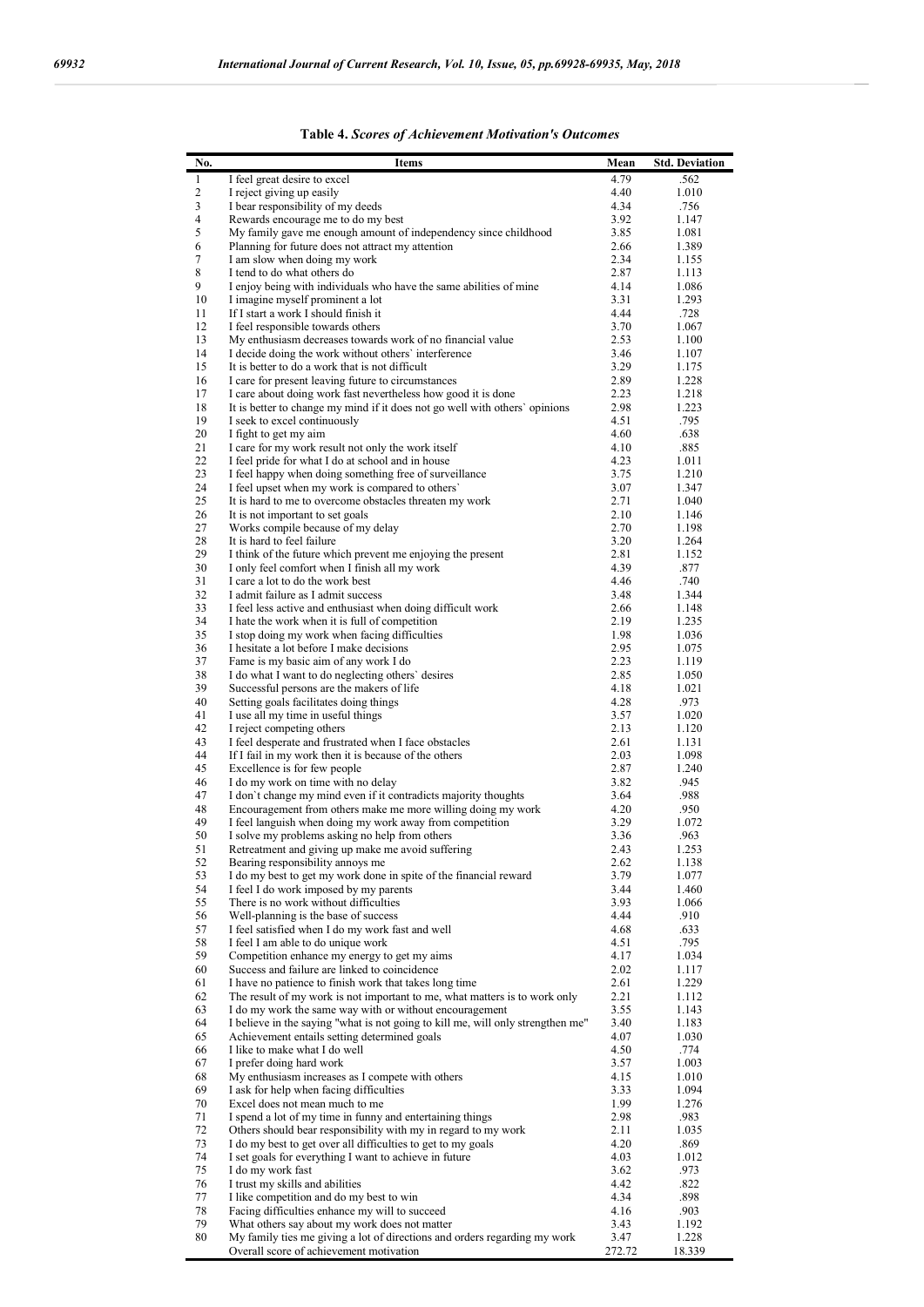| <b>Independent Variable</b> | Academic achievement | Mean  | <b>SD</b> |
|-----------------------------|----------------------|-------|-----------|
| Empathy                     | $B -$                | 19.33 | 3.055     |
|                             | $B+$                 | 22.55 | 3.698     |
|                             | $A-$                 | 20.82 | 2.769     |
|                             | $A+$                 | 20.11 | 2.738     |
| Conscience                  | $B-$                 | 19.67 | 3.512     |
|                             | $B+$                 | 21.73 | 4.714     |
|                             | $A-$                 | 21.68 | 2.471     |
|                             | $A+$                 | 21.91 | 2.434     |
| Self-control                | $B-$                 | 21.33 | .577      |
|                             | $B+$                 | 24.55 | 3.804     |
|                             | $A-$                 | 25.53 | 2.643     |
|                             | $A+$                 | 25.55 | 2.618     |
| Respect                     | $B-$                 | 17.00 | 1.732     |
|                             | $B+$                 | 18.27 | 3.552     |
|                             | $A-$                 | 18.09 | 2.366     |
|                             | $A+$                 | 18.42 | 2.730     |
| Kindness                    | $B -$                | 12.00 | 2.000     |
|                             | $B+$                 | 12.09 | 4.369     |
|                             | $A-$                 | 10.82 | 2.844     |
|                             | $A+$                 | 9.69  | 2.510     |
| Tolerance                   | $B -$                | 19.33 | .577      |
|                             | $B+$                 | 23.00 | 3.347     |
|                             | $A-$                 | 23.24 | 2.487     |
|                             | $A+$                 | 23.69 | 3.277     |
| Fairness                    | $B -$                | 17.00 | 4.000     |
|                             | $B+$                 | 17.00 | 5.329     |
|                             | $A-$                 | 15.53 | 3.686     |
|                             | $A+$                 | 16.01 | 3.950     |

#### **Table 5. Means of moral intelligence dimensions according to Academic Achievement of gifted students**

MANOVA test

#### **Table 6: Parameter Estimates of the Interest of Moral Intelligence Dimensions**

| <b>Sessions</b> | Parameter | B              | <b>SE</b>            | T                    | p value              | 95% Confidence Interval |                    | <b>Partial Eta</b>   |
|-----------------|-----------|----------------|----------------------|----------------------|----------------------|-------------------------|--------------------|----------------------|
|                 |           |                |                      |                      |                      | <b>Lower Bound</b>      | <b>Upper Bound</b> | Squared              |
| Empathy         | Intercept | 20.108         | .331                 | 60.788               | .000                 | 19.453                  | 20.763             | .969                 |
|                 | $B-$      | $-.775$        | 1.676                | $-462$               | .645                 | $-4.093$                | 2.544              | .002                 |
|                 | $B+$      | 2.437          | .920                 | 2.651                | .009                 | .616                    | 4.258              | .056                 |
|                 | $A-$      | .715           | .590                 | 1.213                | .227                 | $-452$                  | 1.883              | .012                 |
|                 | $A+$      | $\overline{0}$ | $\sim$ $\sim$        | $\ddot{\phantom{1}}$ |                      |                         |                    | $\sim$               |
| Conscience      | Intercept | 21.905         | .318                 | 68.978               | .000                 | 21.277                  | 22.534             | .976                 |
|                 | $B -$     | $-2.239$       | 1.609                | $-1.391$             | .167                 | $-5.425$                | .947               | .016                 |
|                 | $B+$      | $-.178$        | .883                 | $-.202$              | .840                 | $-1.926$                | 1.570              | .000                 |
|                 | $A-$      | $-.229$        | .566                 | $-.404$              | .687                 | $-1.350$                | .892               | .001                 |
|                 | $A+$      | $\overline{0}$ | $\sim$               |                      |                      |                         |                    | $\sim$               |
| Self-control    | Intercept | 25.554         | .317                 | 80.673               | .000                 | 24.927                  | 26.181             | .982                 |
|                 | $B -$     | $-4.221$       | 1.605                | $-2.630$             | .010                 | $-7.399$                | $-1.043$           | .055                 |
|                 | $B+$      | $-1.009$       | .881                 | $-1.145$             | .254                 | $-2.752$                | .735               | .011                 |
|                 | $A-$      | $-.025$        | .565                 | $-.044$              | .965                 | $-1.143$                | 1.093              | .000                 |
|                 | $A+$      | $\overline{0}$ | $\ddot{\phantom{1}}$ |                      |                      |                         |                    |                      |
| Respect         | Intercept | 18.419         | .314                 | 58.659               | .000                 | 17.797                  | 19.041             | .967                 |
|                 | $B-$      | $-1.419$       | 1.591                | $-.892$              | .374                 | $-4.569$                | 1.731              | .007                 |
|                 | $B+$      | $-.146$        | .873                 | $-.167$              | .867                 | $-1.875$                | 1.582              | .000                 |
|                 | $A-$      | $-.331$        | .560                 | $-.591$              | .556                 | $-1.439$                | .778               | .003                 |
|                 | $A+$      | $\overline{0}$ | $\sim$               |                      |                      |                         |                    | $\ddot{\phantom{0}}$ |
| Kindness        | Intercept | 9.689          | .326                 | 29.758               | .000                 | 9.044                   | 10.334             | .882                 |
|                 | $B-$      | 2.311          | 1.650                | 1.401                | .164                 | $-956$                  | 5.577              | .016                 |
|                 | $B+$      | 2.402          | .905                 | 2.654                | .009                 | .609                    | 4.194              | .056                 |
|                 | $A-$      | 1.134          | .580                 | 1.955                | .053                 | $-.015$                 | 2.283              | .031                 |
|                 | $A+$      | $\overline{0}$ | $\ddot{\phantom{a}}$ |                      |                      |                         |                    | $\sim$               |
| Tolerance       | Intercept | 23.689         | .355                 | 66.724               | .000                 | 22.986                  | 24.392             | .974                 |
|                 | $B -$     | $-4.356$       | 1.799                | $-2.422$             | .017                 | $-7.918$                | $-.794$            | .047                 |
|                 | $B+$      | $-.689$        | .987                 | $-.698$              | .486                 | $-2.644$                | 1.265              | .004                 |
|                 | $A-$      | $-.454$        | .633                 | $-717$               | .475                 | $-1.707$                | .799               | .004                 |
|                 | $A+$      | $\overline{0}$ | $\ddot{\phantom{a}}$ |                      | $\ddot{\phantom{0}}$ |                         |                    | $\sim$               |
| Fairness        | Intercept | 16.014         | .467                 | 34.298               | .000                 | 15.089                  | 16.938             | .909                 |
|                 | $B-$      | .986           | 2.365                | .417                 | .677                 | $-3.698$                | 5.671              | .001                 |
|                 | $B+$      | .986           | 1.298                | .760                 | .449                 | $-1.584$                | 3.557              | .005                 |
|                 | $A-$      | $-.484$        | .832                 | $-.582$              | .562                 | $-2.132$                | 1.164              | .003                 |
|                 | $A+$      | $\overline{0}$ |                      | $\blacksquare$       |                      |                         |                    | $\ddot{\phantom{0}}$ |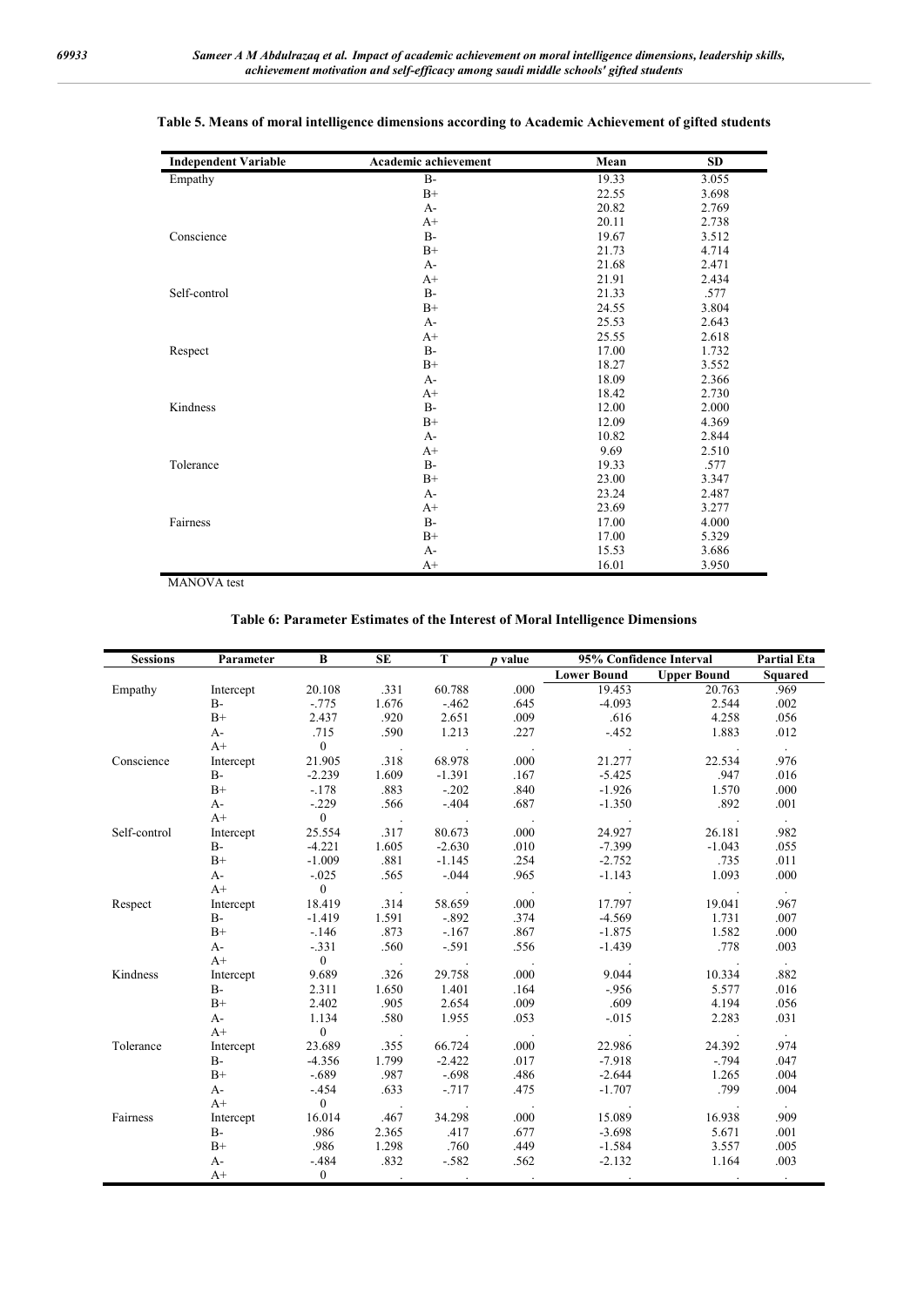This study also found that there were significant differences between  $B+$  and  $A+$ ,  $A+$  and  $B-$ ,  $B+$  and  $A+$ ,  $A+$  and  $B-$  with respect to empathy, self-control, kindness and tolerance. This implies that academic achievement is associated with moral intelligence. These observations are in consonant with Hoseinpoor and Ranjdoost (2013) which explored the relationship between moral intelligence and academic achievement. The result denotes that there is a link between academic achievement and moral intelligence. Mahasna (2014) found that college students had medium level of moral intelligence. First and second year students were observed to have a significant higher moral intelligence. The theoretical implication is that gifted students are likely to be motivated more by the desire to succeed and not the fear of failure. The hierarchal model of achievement motivation Theory involves two approaches, the achievement motive approach and the achievement goal approach (Atkinson et al., 1966). The main achievement motives are desire to succeed and apprehension about failure. These two motives dictate and direct human behaviour towards good and bad actions. Achievement goals are seen as cognitive indicators that direct people to a desirable end. Gifted learners are possibly inspired more by their passion for success than by the fear of failure. They are confident, fast learners, intelligent and have an advanced understanding of concepts, attributes that are not synonymous with people motivated by the fear of failure (Neumeister and Finch, 2006).

This study found that overall score of moral intelligence, leadership skills, achievement motivation and self-efficacy did not vary significantly across the four levels of academic achievement for gifted students. This implies that gifted students shared the similar characteristics in terms of moral intelligence, leadership skills, achievement motivation and self-efficacy irrespective of their academic achievement. The finding of the present study corroborates Malmberg and Little (2007) involving  $5<sup>th</sup>$  and  $6<sup>th</sup>$  grade students. Strivers and the disengaged students demonstrated different motivation. The intrinsic and extrinsic motivations for strivers are superior and the intellectual achievement and school well-being. Reeve et al. (2004) posited that self-competent individual when faced with challenges, convert this challenges into motivation. On the other hand, self-incompetent people find difficulties in handling challenges. From the theoretical standpoint, this study's results are in line with trait theory in certain aspects. This theory postulates that people naturally inherit certain traits from their parents that make them leaders. Some of the traits mentioned include self-confidence, courage and extraversion (Hiebert and Klatt, 2001). The trait theory is applicable on the principle of giftedness which comes with characteristics like intelligence, self-confidence, organizational skills and analytical skills. All these are part of leadership skills required for effective management of people. The theory is used in making a comparison between the three levels of Saudi middle schools' gifted students.

#### **Conclusion**

Saudi middle schools' gifted students demonstrated varied degree of moral intelligence based on their academic achievement. Students in the A+ group had higher mean score in conscience, self-control, respect and tolerance dimensions, while B+ had the highest score in empathy, kindness and fairness dimensions than other levels of academic achievements. Significant differences were observed in empathy, self-control, respect, and tolerance dimensions. There

were no differences in overall score of moral intelligence, leadership skills, achievement motivation and self-efficacy among Saudi middle schools' gifted students based on their academic achievement.

#### **REFERENCES**

- Ackerman, P., Beier, M. and Boyle, M. 2002. Individual differences in working memory within anomological network of cognitive and perceptual speed abilities. *Journal of Experimental Psychology*, 131, 567-589.
- Al-Bawardi, A. 1988. The attitudes and perceptions of faculty members of education and curriculum directors in Saudi Arabia toward the education of gifted Students (Unpublished doctoral dissertation). The University of Wisconsin-Madison, USA.
- Al-Ghamdi, G. 2009. *Irrational thinking, Irrational thinking, Self-concept and Achievement Motivation for Talented and Normal of Adolescent students in cities of Makkah and Jeddah* (Unpublished doctoral dissertation). College of Education, Umm Al Qura University, Makkah, Saudi Arabia.
- Al-Naser, A. 2009. Effectiveness of Teaching-Learning Program in Developing Moral Intelligence of Maltreated Children. Unpublished PhD Thesis, University of Jordan, Amman Jordan. (In Arabic).
- Al-Rababeh, K. 2013. Academic Effectiveness and its Relationship with Academic Self-efficacy and the Control Center of Yarmouk University Students. Unpublished MA Thesis, Irbid Jordan
- Al-Surur, N. H. 2003. [Introduction to Educational of Talented and Gifted]. Amman: Dar Alvker for printing publishing and distribution. (In Arabic)
- Atkinson, J., Brody, N. and Feather, N. 1966. *A Theory of Achievement Motivation.* New York: Wiley Publishers.
- Beheshtifar, M. 2011. Role of career competencies in organizations. *European Journal of Economics, Finance and Administrative Sciences, 42*(6), 6-12.
- Benzahi, M. 2015. Factorial construction of leadership skills scale of a college student as one of the educational output. Algeria, University Kasdi Merbah Ouargla. (In Arabic)
- Bisland, A. 2004. Developing Leadership Skills in Young Gifted Students. *Gifted Child Today*, *27* (1) 24-27.
- Borba, M. 2001. Building Moral Intelligence, The Seven Essential Virtues that Teach Kids to Do the Right Thing. *California: Jossey-Bass Publishers*.
- Chan, D. W. 2000. Developing the creative leadership training program for gifted and talented students in Hong Kong. *Roeper Review*, 22 (2) 94-97.
- Clarken, R. 2009. Moral intelligence in the schools*. School of Education, Northern Michigan University*, PP.1-7
- Davis, G. A. and Rimm, S. B. 2004. Education of the gifted and talented. Boston, VA: Pearson Education
- Gedney, C.R. 1999. Leadership effectiveness and gender (No.AU/ACSC/061/1999-04). Air Command and Staff College, Air University, Maxwell Air Force Base, Alabama.
- Hiebert, M. and Klatt, B. 2001. The encyclopedia of leadership: a practical guide to popular leadership theories and techniques. New York: McGraw-Hill.
- Hoseinpoor, Z. and Ranjdoost S. 2013. The Relationship between Moral Intelligence and Academic Progress of Students Third year of High School course in Tabriz City. *Advances in Environmental Biology, 7*(11) 3356 – 3362.